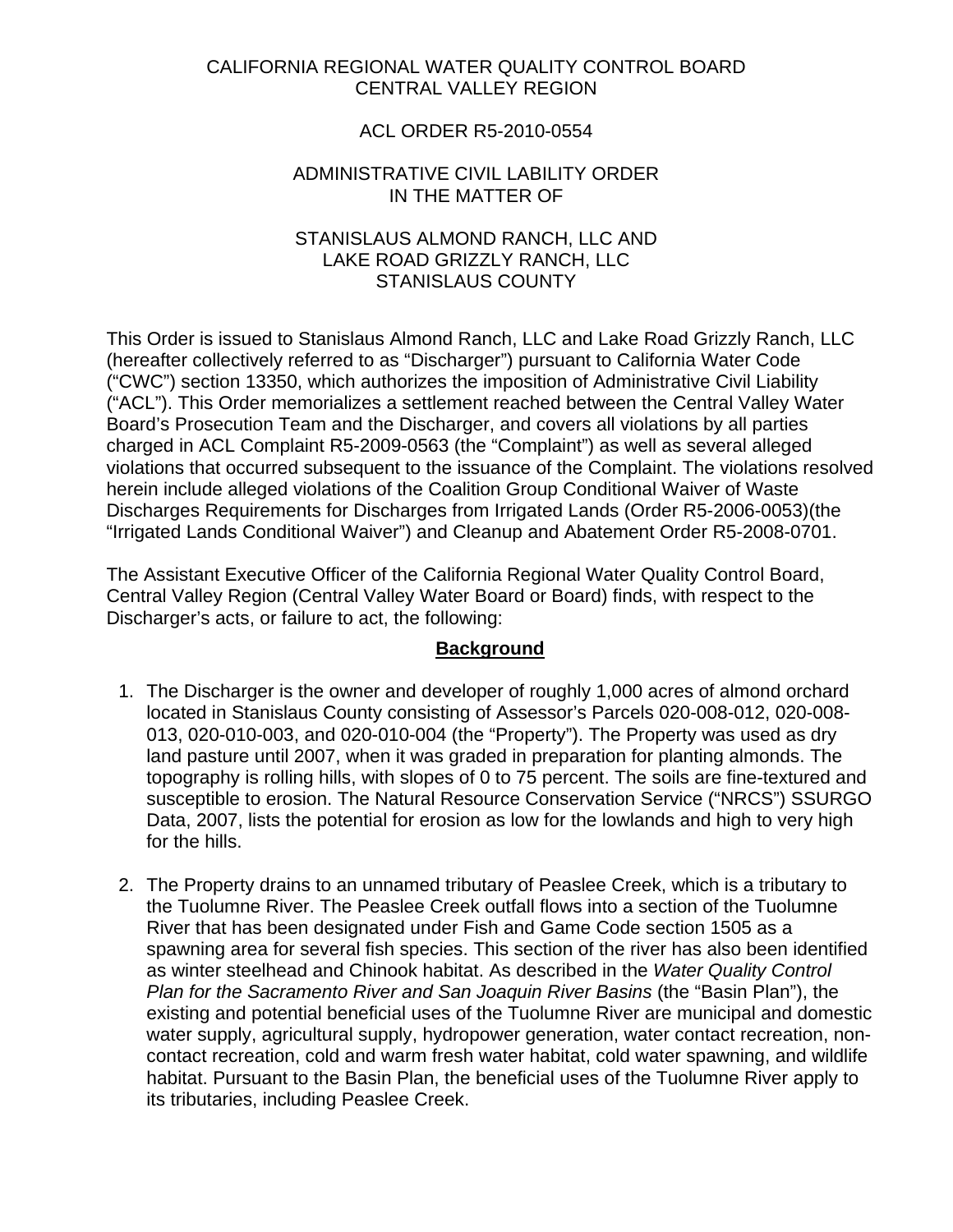## **Legal Provisions**

- 3. On 25 August 2007, the Discharger enrolled the irrigated portion of the Property in the East San Joaquin Water Quality Coalition, thus obtaining regulatory coverage under the Irrigated Lands Conditional Waiver.
- 4. Definition 18 of Attachment A to the Irrigated Lands Conditional Waiver defines "Water Quality Standards" as water quality objectives in the Central Valley Water Board's Basin Plans, water quality criteria in the California Toxics Rule and National Toxics Rule adopted by U.S. EPA, and/or water quality objectives in other applicable State Water Board plans and policies.
- 5. The Irrigated Lands Conditional Waiver contains the following condition:

### **ATTACHMENT B: TERMS AND CONDITIONS**

- A.10. Dischargers who are participating in a Coalition Group shall implement management practices, as necessary, to achieve best practicable treatment or control of the discharge to reduce wastes in the discharges to the extent feasible and will achieve compliance with applicable water quality standards, protect the beneficial uses of waters of the state, and prevent nuisance.
- 6. Cleanup and Abatement Order R5-2008-0701 states, in relevant part:

 **IT IS HEREBY ORDERED THAT**, pursuant to CWC sections 13267 and 13304, Stanislaus Almond Ranch, LLC and Lake Road Grizzly Ranch, LLC shall:

- 1. Immediately take all actions to cease the discharge of sediment and other wastes to waters of the state, including but not limited to Peaslee Creek and its tributaries, and to the Tuolumne River.
- 7. The Basin Plan includes the following water quality objective for turbidity:<sup>1</sup>

#### **Turbidity**

Waters shall be free of changes in turbidity that cause nuisance or adversely affect beneficial uses. Increases in turbidity attributable to controllable water quality factors shall not exceed the following limits:

- Where natural turbidity is between 0 and 5 Nephelometric Turbidity Units (NTUs), increases shall not exceed 1 NTU.
- Where natural turbidity is between 5 and 50 NTUs, increases shall not exceed 20 percent.
- Where natural turbidity is between 50 and 100 NTUs, increases shall not exceed 10 NTUs.
- Where natural turbidity is greater than 100 NTUs, increases shall not exceed 10 percent.

 $1$  In 2009, Basin Plan amendments were approved by the California Office of Administrative Law that altered the water quality objective for turbidity, but the change only affects waterbodies with a turbidity of less than 1 NTU; this change does affect any of the Findings in this Order.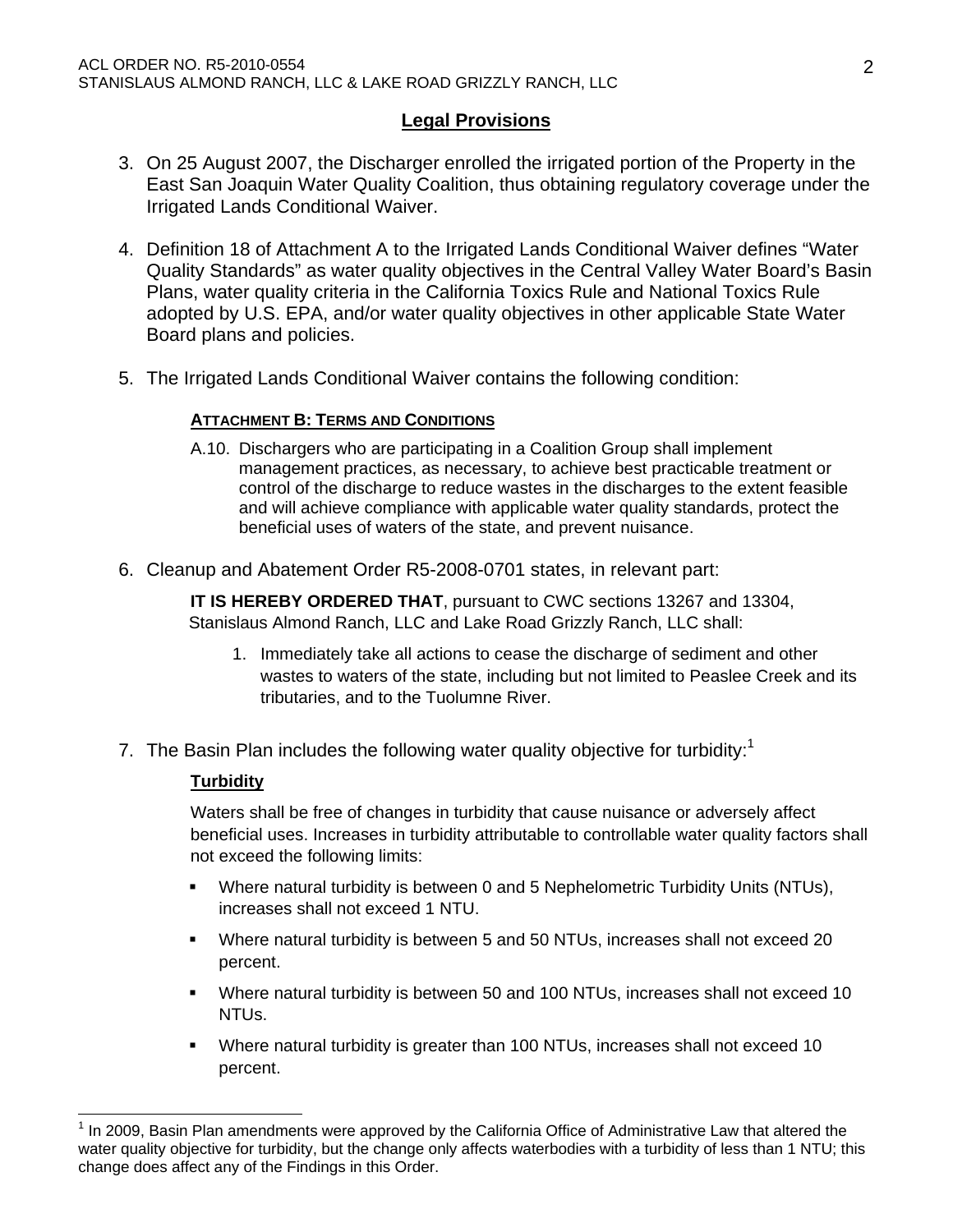#### 8. CWC section 13350 states, in part:

(a) Any person who (1) violates any cease and desist order or cleanup and abatement order hereafter issued, reissued, or amended by a regional board or the state board, or (2) in violation of any waste discharge requirement, waiver condition, certification, or other order or prohibition issued, reissued, or amended by a regional board or the state board, discharges waste, or causes or permits waste to be deposited where it is discharged, into the waters of the state … shall be liable civilly, and remedies may be proposed, in accordance with subdivision (d) or (e).

…

(e) The state board or a regional board may impose civil liability administratively pursuant to Article 2.5 (commencing with Section 13323) of Chapter 5 either on a daily basis or on a per gallon basis, but not both.

(1) The civil liability on a daily basis may not exceed five thousand dollars (\$5,000) for each day the violation occurs.

(A) When there is a discharge, and a cleanup and abatement order is issued, except as provided in subdivision (f), the civil liability shall not be less than five hundred dollars (\$500) for each day in which the discharge occurs and for each day the cleanup and abatement order is violated.

(B) When there is no discharge, but an order issued by the regional board is violated, except as provided in subdivision (f), the civil liability shall not be less than one hundred dollars (\$100) for each day in which the violation occurs.

(2) The civil liability on a per gallon basis may not exceed ten dollars (\$10) for each gallon of waste discharged.

#### 9. CWC section 13327 states, in relevant part:

In determining the amount of civil liability, the regional board … shall take into consideration the nature, circumstance, extent, and gravity of the violation or violations, whether the discharge is susceptible to cleanup or abatement, the degree of toxicity of the discharge, and, with respect to the violator, the ability to pay, the effect on ability to continue in business, any voluntary cleanup efforts undertaken, any prior history of violations, the degree of culpability, economic benefit or savings, if any, resulting from the violation, and other matters as justice may require.

The following is a discussion of the factors recited in CWC section 13327. Please note that the State Water Board's current Water Quality Enforcement Policy, approved by the State Office of Administrative Law on May 20, 2010, uses a different methodology to arrive at penalty assessments in ACL Orders. However, ACL Complaint R5-2009-0563 was issued prior to the adoption of this policy, and settlement negotiations were well underway by the time the current Water Quality Enforcement Policy came into effect. Therefore, this Order is not required to follow the calculation methodology in the current Water Quality Enforcement Policy, and instead utilizes the methodology from the Enforcement Policy that was in effect at the time the Complaint was issued.

- a. Nature and Circumstances of the Violation: The Board alleges that Discharger failed to effectively manage stormwater runoff on the Property, resulting in the discharge of sediment-laden runoff to waters of the state.
- b. Extent and Gravity of the Violations: The Board alleges that discharges caused significant impacts to the stream reaches below the discharge point.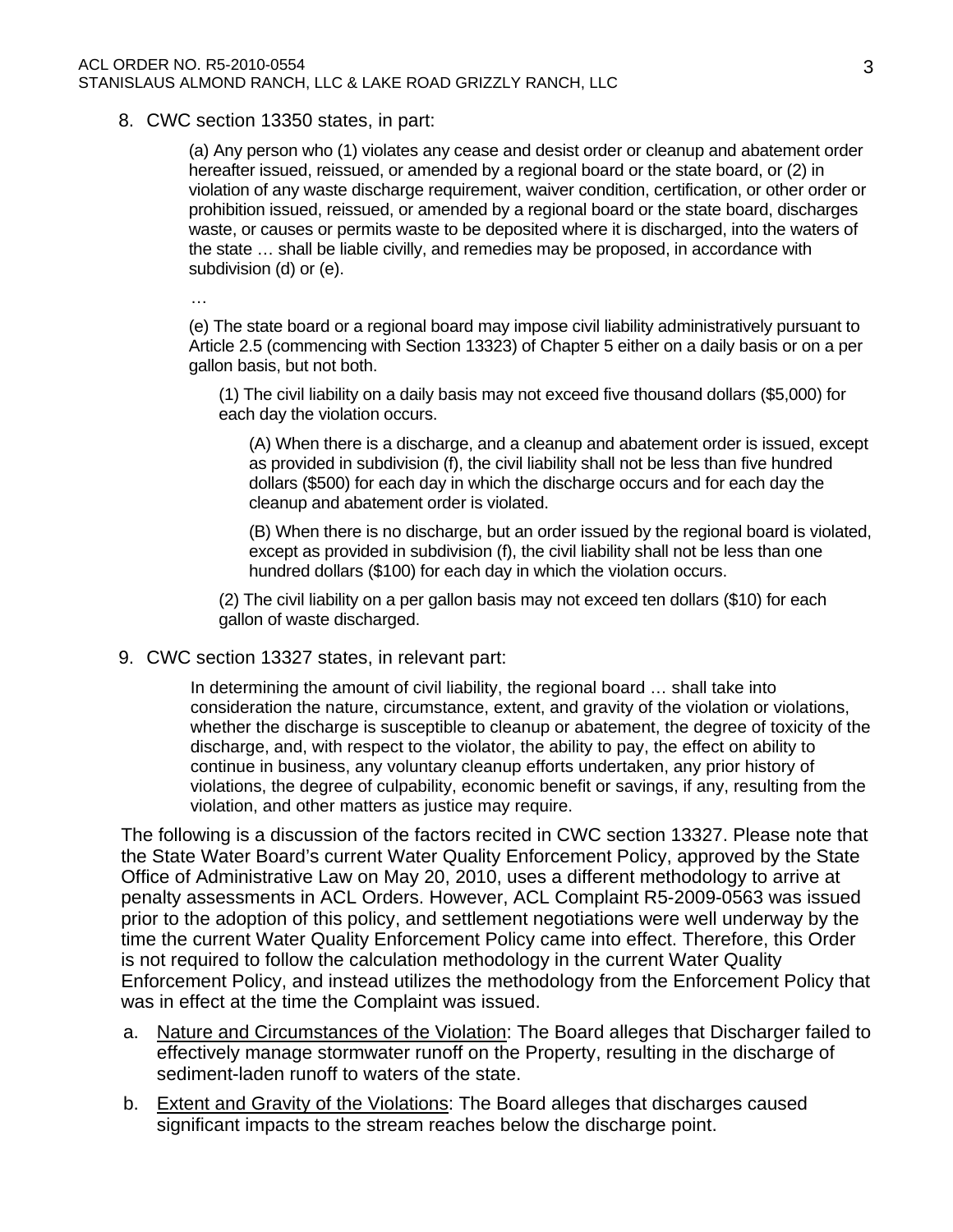- c. Whether the discharge is susceptible to cleanup or abatement: Once in the waterways, sediment is not a pollutant that can be readily cleaned up.
- d. Degree of Toxicity: Sediment, in sufficient mass, can cause deleterious effects in aquatic organisms and aquatic habitat.
- e. Ability to Pay: Though the Discharger has significant land holdings, the business model for permanent crops such as almond orchards requires a capital-intensive startup period before any return can be made on the initial investment. The fact that the Discharger is in this startup period has been taken into account by the Board in arriving at the final liability amount.
- f. Effect on Ability to Continue in Business: The Discharger has requested a payment schedule of 10 years, so that the viability of the business is not sacrificed by an immediate payment of \$300,000. The Board's Prosecution Team views this as a reasonable way of addressing the Discharger's outstanding liability and ability to continue in business.
- g. Voluntary Cleanup Efforts Undertaken: As stated earlier, sediment is not a pollutant that can be readily cleaned up. However, the Discharger has expended significant amounts on upgrading the management practices after the initial discharges were noted.
- h. Prior History of Violations: There is no prior history of violations, as there were no sediment discharges prior to the initiation of the grading operations which gave rise to the alleged violations.
- i. Degree of Culpability: The responsibility to effectively manage stormwater runoff so as not to violate the water quality objectives in the Basin Plan is the sole responsibility of the party enrolled in the Central Valley Water Board's Irrigated Lands Conditional Waiver.
- j. Economic Benefit or Savings: The economic benefit is equal to the deferred costs of implementing an effective combination of management practices, as the initiallydeployed management practices failed to effectively limit sediment transport. However, the Board cannot definitively conclude whether the failure to control stormwater discharges was due to inadequate expenditures or deficient engineering design. In addition, the Discharger has made substantial investments subsequent to the initial deployment of the management practices. The assessed penalty is substantially greater than any economic benefit or savings that resulted from the Discharger's failure to employ effective management practices in the first instance.
- k. Other factors as justice may require: The Discharger has been diligent about its efforts to deploy an effective combination of management practices following the initial violations, but has not yet been unable to develop a sufficient remedy. The Discharger has committed to changing engineering firms, which will presumably enable the Discharger to develop more effective solutions to the sedimentation issues that arise in easily-erodible soils typical of the type found at the Property. As noted above, the Discharger has also installed substantial new improvements that will assist in addressing future discharges.
- 10. This Order constitutes a settlement of the violations herein mentioned, that is, all violations or alleged violations occurring on or before the date hereof with respect to the Property by any party. Notice of this settlement was published on the Central Valley Water Board's website, and was provided to all interested parties. The 30 day public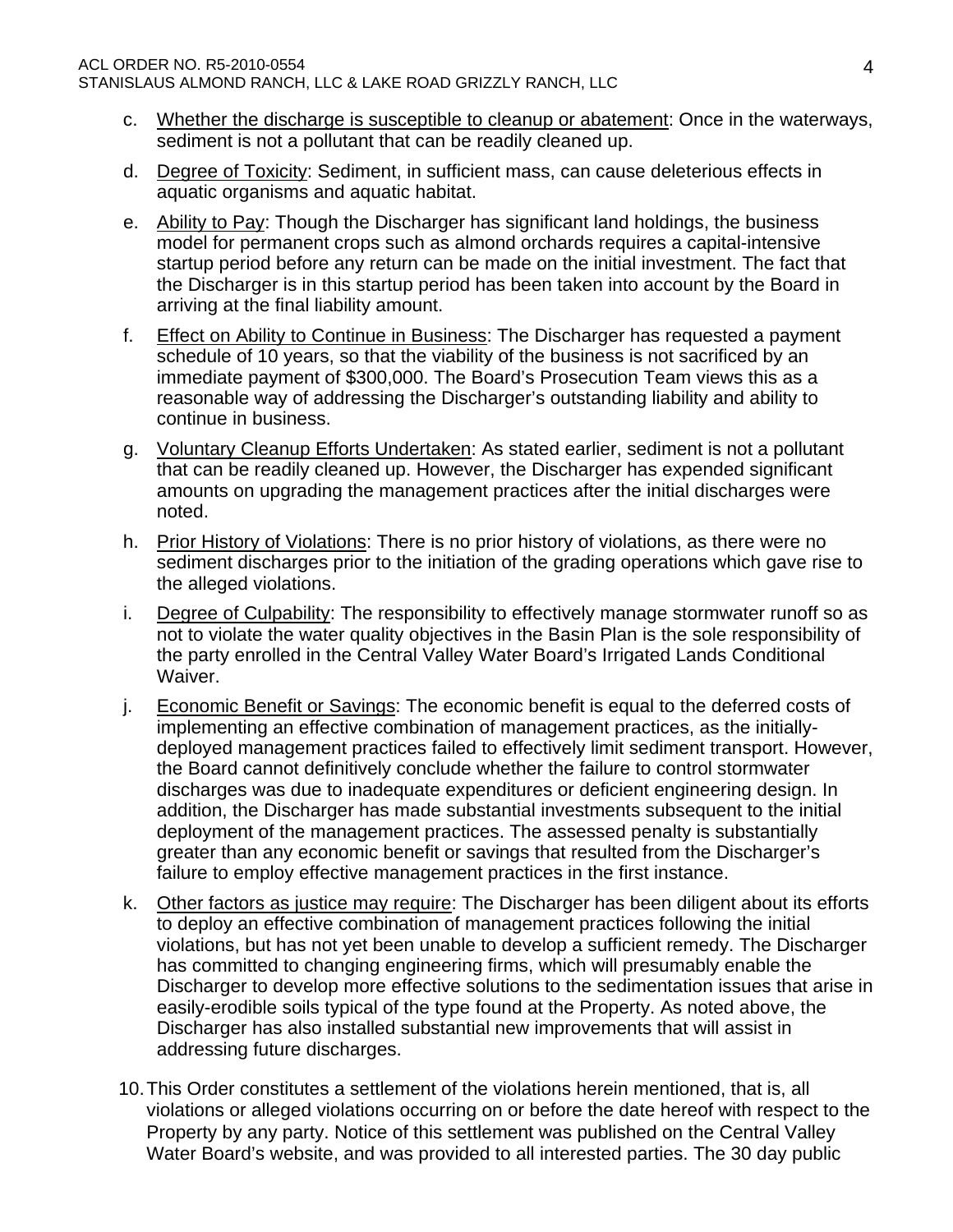notice and comment period mandated by Federal regulations (40 C.F.R., §123.27) has expired.

- 11. On 23 April 2009, the Central Valley Water Board delegated the authority to issue Administrative Civil Liability Orders, where the matter is not contested by the Discharger, to the Executive Officer (Resolution R5-2009-0027), or to an Assistant Executive Officer when the Executive Officer is serving as head of the Board's Prosecution Team (Resolution R5-2009-0027). Pamela Creedon is serving as the head of the Board's Prosecution Team for this matter, and therefore Assistant Executive Officer Kenneth Landau has the authority to issue this Order.
- 12. Issuance of this ACL Order is exempt from the provisions of the California Environmental Quality Act (Pub. Resources Code § 21000 et seq.), in accordance with California Code of Regulations, title 14, section 15321(a)(2).

## **Violation History**

- 13. On 21 February 2008, the Stanislaus County Public Works Department informed Central Valley Water Board staff of grading activities at the Property and forwarded information from Turlock Irrigation District (TID) staff regarding water quality impacts caused by discharges from the graded area. TID staff obtained turbidity measurements from Peaslee Creek upstream of the graded area and from the tributary of Peaslee Creek near and downstream of the graded area. Turbidity measurements taken on 23 January 2008 were 167 nephelometric units (NTU) upstream of the graded area and 11,200 NTU downstream of the graded area; turbidity measurements taken on 28 January 2008 were 127 NTU upstream and 2240 NTU downstream; and turbidity measurements taken on 25 February 2008 were 92 NTU upstream and 2,600 NTU downstream. TID staff also provided photographs taken in January and February 2008 of the graded area and turbid waters downstream.
- 14. On 10 March 2008, the Central Valley Water Board issued Cleanup and Abatement Order R5-2008-0701 to the Discharger. This Order required the Discharger to immediately take action to cease the discharge of sediment and other wastes to waters of the state. The Order also required the Discharger to submit a *Stabilization and Cleanup Plan* and a subsequent *Completion Report* to document full implementation of this plan.
- 15. On 25 January 2009, Department of Fish & Game (DFG) staff notified Central Valley Water Board staff of sediment-laden storm water discharges from the Property. Central Valley Water Board staff inspected the Property on 26 January 2009 and found a lack of adequate erosion and sediment controls, and significant discharges of sediment-laden storm water from the Property to Peaslee Creek and the Tuolumne River. The turbidity measurements from the Property to Peaslee Creek on 25 & 26 January 2009 were 1,200 and 781 NTU, respectively; while the turbidity measurements in the Tuolemne River upstream of the Peaslee Creek confluence on those days were 2 and 4 NTU.
- 16. On 14 February 2009, DFG staff inspected the Property and found that a sediment dam had failed, resulting in the discharge of sediment-laden storm water to Peaslee Creek and the Tuolemne River. The turbidity of the storm water discharge from the Property was measured at 1100 NTU. DFG staff subsequently contacted the Discharger and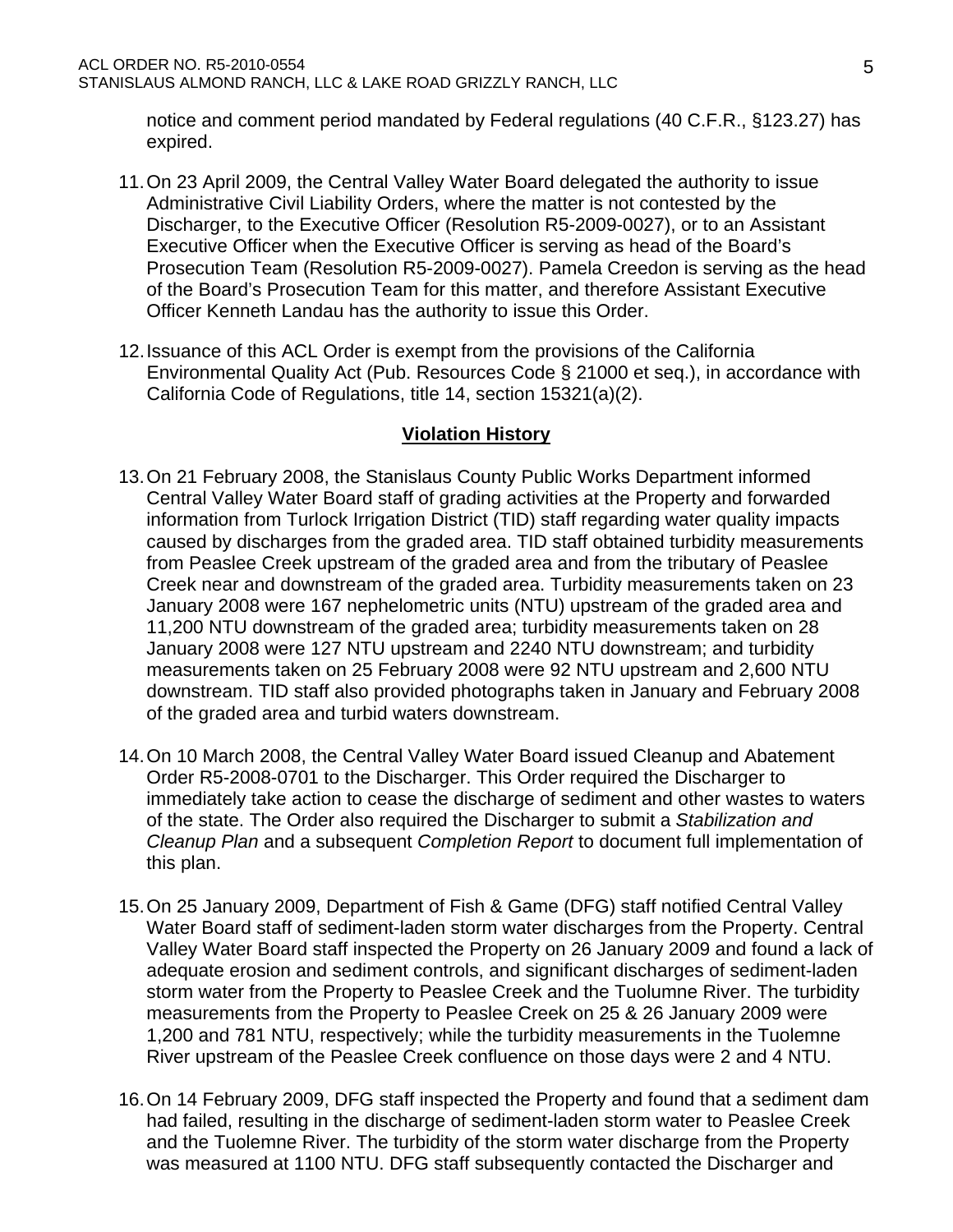informed him of the inadequate erosion and sediment controls at the Property and the associated waste discharges.

- 17. On 5 May 2009, Central Valley Water Board staff and DFG staff again inspected the Property. The inspection was prompted by DFG staff observing a significant sediment load in the Tuolemne River. Staff observed what it considered to be significant erosion, a lack of adequate erosion and sediment controls, and discharges of sediment-laden storm water at the Property. The onsite sediment dam was again found to be blown out. The turbidity measurement in the discharge from the Property was 6900 NTU; turbidity in Peaslee Creek upstream of the Property's discharge was measured at 84 NTU; and the turbidity measurement in Peaslee Creek downstream of the Property's discharge was measured at 2300 NTU.
- 18. On 12 November 2009, the Executive Officer of the Central Valley Water Board issued ACL Complaint R5-2009-0563, which charged Stanislaus Almond Ranch, LLC and Lake Road Grizzly Ranch, LLC with administrative civil liability for the violations that occured through May of 2009. This Order settles these violations, as well as the additional violations described below.
- 19. On 14 and 20 January 2010, Central Valley Water Board staff and DFG staff conducted follow up inspections at the Property. During these inspections, staff observed sediment-laden storm water being pumped from an onsite sediment basin onto adjacent orchards. The wastewater subsequently ran off the Property and flowed into Peaslee Creek. Board staff also observed disturbed soil at the Property, as well as discharges of sediment-laden storm water from the sediment basin. The wastewater discharge from the sediment basin left the Property and flowed into Peaslee Creek. The turbidity from the Property's discharges was measured at 9700 and 2400 NTU, respectively, for 14 and 20 January. Turbidity data collected from up and downstream on these dates indicates that wastewater discharges from the Property caused or contributed to exceedances of the turbidity water quality objective.
- 20. The Discharger disputes certain of the Board's observations above and contends, among other things, that much of the sediment observed did not result from Discharger's activities on the Property.

## **Summary of Violations and Maximum Penalty Calculation**

21. The Board asserts that the Discharger violated the Irrigated Lands Conditional Waiver by failing to implement adequate management practices for erosion and sediment control, which resulted in the discharge of sediment-laden water to waters of the state. Turbidity measurements taken on 23 and 28 January 2008, 25 February 2008, 25 and 26 January 2009, 14 February 2009, 5 May 2009, and 14 and 20 January 2010 show that these discharges caused or contributed to exceedances of Basin Plan Water Quality Objectives for turbidity in Peaslee Creek and the Tuolumne River. On 25 and 26 January 2009, 14 February 2009, 5 May 2009, and 14 and 20 January 2010 the Discharger is also considered by the Board to be in violation of Cleanup and Abatement Order R5-2008-0701, which required the Discharger to cease discharging wastes into waters of the state.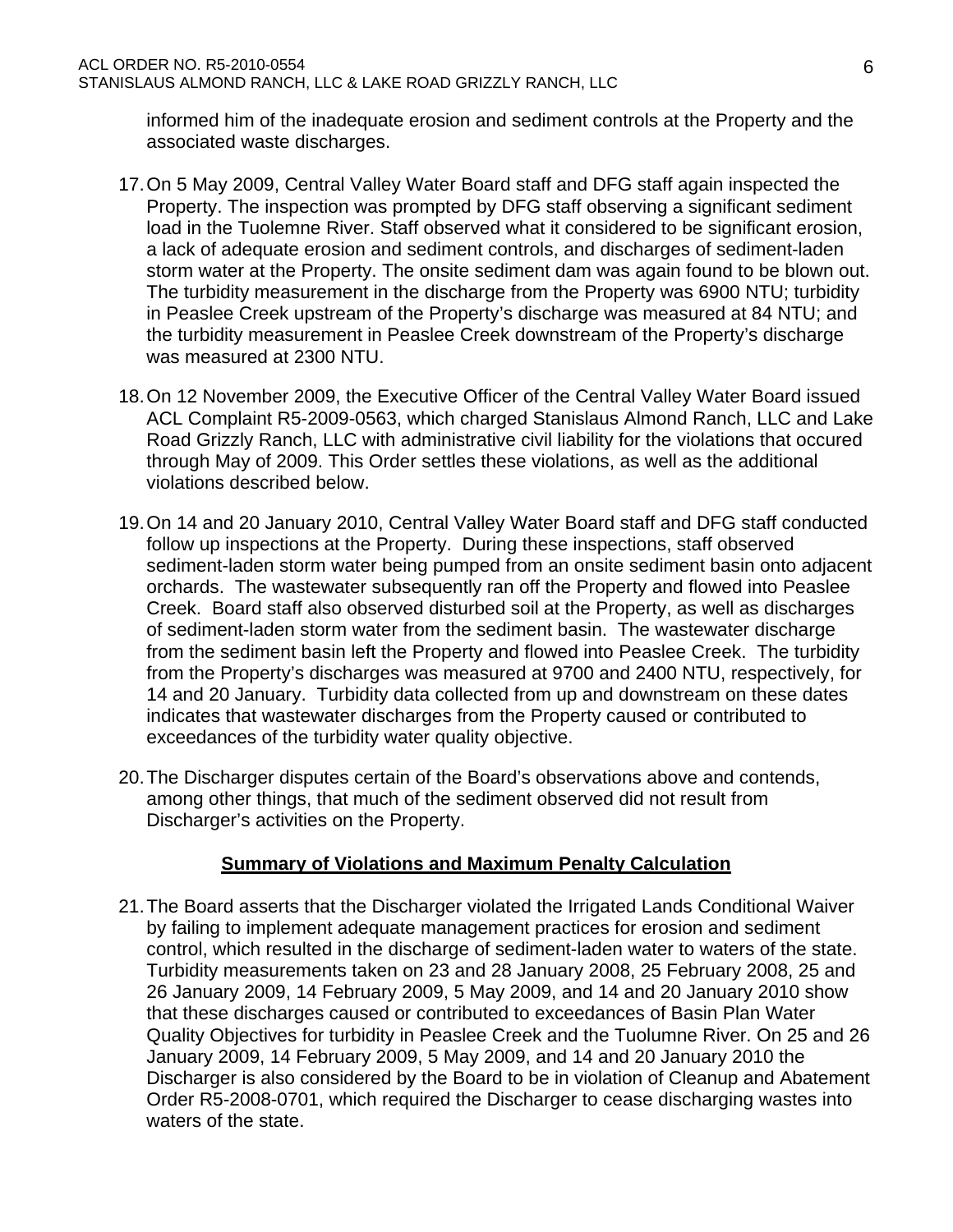#### ACL ORDER NO. R5-2010-0554 STANISLAUS ALMOND RANCH, LLC & LAKE ROAD GRIZZLY RANCH, LLC

22. Pursuant to CWC section 13350, the maximum civil liability for violations of the Irrigated Lands Conditional Waiver and the Cleanup and Abatement Order is either \$5,000 per violation per day, or \$10 per gallon of waste discharged. The evidence documented above indicates that the Discharger, at a minimum, failed to have adequate management practices for erosion and sediment control in place from 23 January 2008 through 25 February 2008 (34 days), from 25 January 2009 through 5 May 2009 (101 days), and from 14 January 2010 through 20 January 2010 (7 days). The Cleanup and Abatement Order was in place during the 25 January 2009 through 5 May 2009 period, and during the 14 January 2010 through 20 January 2010 period, resulting in an additional 108 days of violations. Based on 108 days of violations, the Discharger has accrued a maximum civil liability of \$540,000 under a per-violation, per-day calculation under CWC section 13350.

As stated above, the Central Valley Water Board could either calculate a maximum penalty based on the number of days of violations, or could calculate a maximum penalty based on the number of gallons of sediment-laden water that were discharged from the Property. Although the Central Valley Water Board's Prosecution Team has estimated the runoff from the Property based on rainfall data gathered from a monitoring station in the vicinity of the Property, the proposed liability falls below the maximum amount allowed by law when calculated at a "per violation per day" level, which means that the Central Valley Water Board's Prosecution Team is not obligated to include a per-gallon calculation in this Order.

- 23. After full consideration of the factors in Finding No. 9, above, the Central Valley Water Board believes that a penalty of \$300,000 for the violations described herein is appropriate.
- 24. The Discharger disputes the Board's conclusions and asserts that its actions were reasonable under the circumstances. However, the Discharger has agreed to settle the claims described herein under the terms of this Order to avoid protracted and costly proceedings before the Board and litigation.
- 25. The Board acknowledges that the circumstances described in this Order have also resulted in the institution of criminal actions against Casey Kooyman and Michael Kooyman by the Stanislaus County District Attorney. The settlement described in this Order is intended to settle those criminal actions as well as the alleged violations asserted by the Board. The California Department of Fish and Game and the Stanislaus County District Attorney have participated in the development of this Order and have concurred that the referenced criminal actions will be dismissed with prejudice and that no further criminal actions based on the circumstances described in this Order will be initiated.
- 26. This Order constitutes a settlement of the violations herein mentioned. Notice of this settlement was published on the Central Valley Water Board's website and was provided to all interested parties. The 30-day public notice and comment period has expired.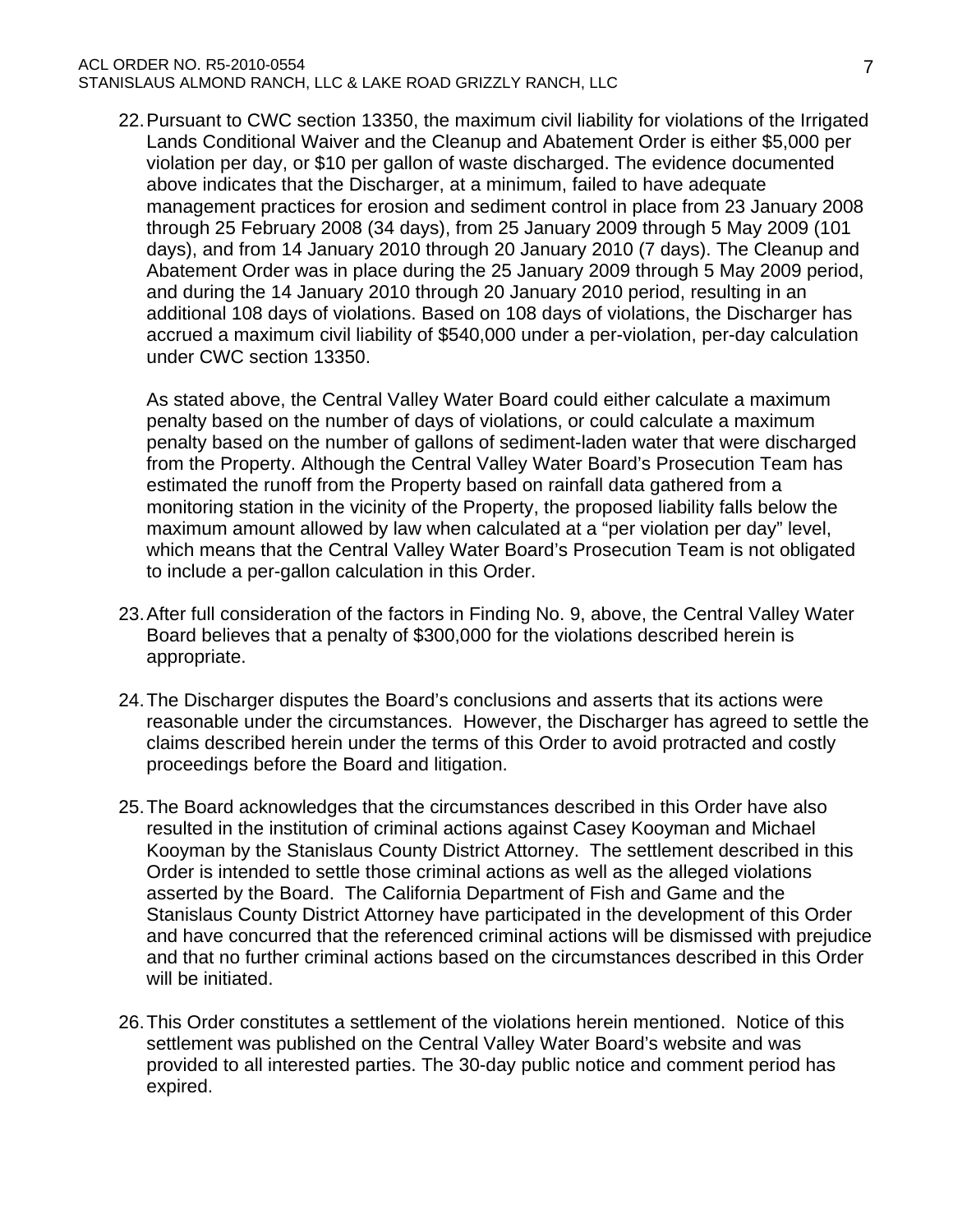27. Upon entry of this Order and execution of the attached payment agreement (Attachment A), no further documents or actions by the Discharger are required in order to effect the settlement with the Board.

## **IT IS HEREBY ORDERED THAT:**

- 1. Stanislaus Almond Ranch, LLC shall pay Administrative Civil Liability in the amount of **three hundred thousand dollars** (\$300,000.00).
- 2. **Sixteen thousand eight hundred and seventy-nine dollars and fifty-four cents** (\$16,879.54) of the \$300,000.00 penalty shall be permanently suspended upon payment of ten thousand dollars (\$10,000.00) in penalties to the Stanislaus County District Attorney's Office and payment of **six thousand eight hundred and seventy-nine dollars and fiftyfour cents** (\$6,879.54) in costs to the California Department of Fish and Game.

Payment to the Stanislaus County District Attorney's Office shall be made by check payable to the *Stanislaus County District Attorney*. Payment to the California Department of Fish and Game shall be made by check payable to the *California Department of Fish and Game*. The check made out to the Stanislaus County District Attorney's Office and the check made out to the California Department of Fish and Game shall be received at the following address by **21 January 2011**:

Stanislaus County District Attorney's Office Attn: Donna Robinson P.O. Box 442 Modesto, CA 9533

- 3. Stanislaus Almond Ranch, LLC shall pay the remaining **two hundred eighty three thousand one hundred and twenty dollars and forty-six cents** (\$283,120.46) in accordance with the attached payment agreement (Attachment A).
- 4. This Order is effective upon the date of signature.

Any person aggrieved by this action of the Central Valley Water Board may petition the State Water Resources Control Board (State Water Board) to review the action in accordance with CWC section 13320 and California Code of Regulations, title 23, sections 2050 and following. The State Water Board must receive the petition by 5:00 p.m., 30 days after the date of this Order, except that if the thirtieth day following the date of this Order falls on a Saturday, Sunday,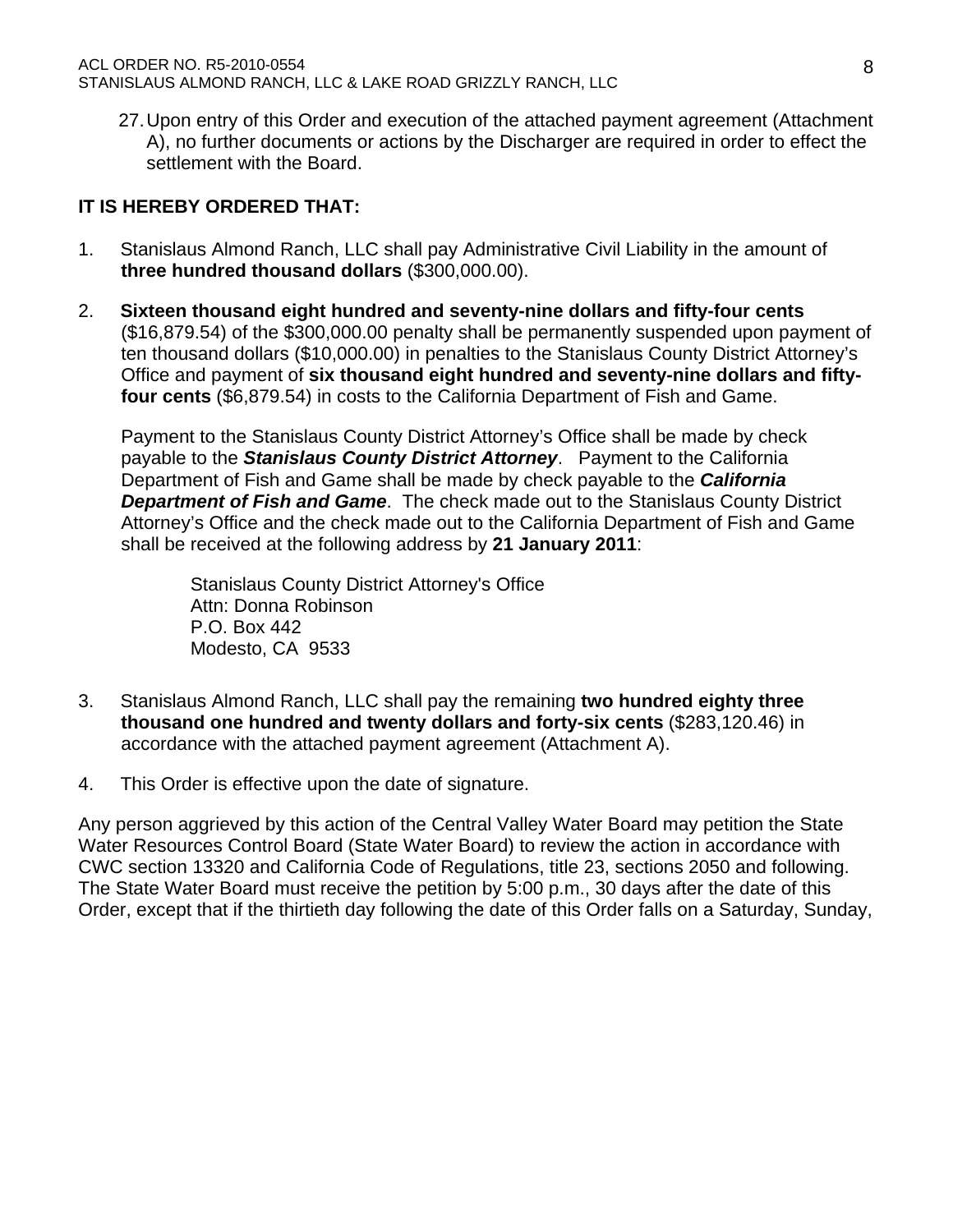or state holiday (including mandatory furlough days), the petition must be received by the State Water Board by 5:00 p.m. on the next business day. Copies of the law and regulations applicable to filing petitions will be provided upon request, or may be found on the Internet at:

http://www.waterboards.ca.gov/public\_notices/petitions/water quality

\_\_\_\_\_\_\_\_*original signed by* \_\_\_\_\_\_\_\_\_\_\_\_\_\_\_\_

Kenneth Landau, Assistant Executive Officer

\_\_\_\_\_\_\_\_\_23 December 2010\_\_\_\_\_\_\_\_\_\_\_\_\_\_

<u>Date</u> and the contract of the Date of the Date of the United States of the United States of the United States of the United States of the United States of the United States of the United States of the United States of the

*Attachment A: Payment Agreement*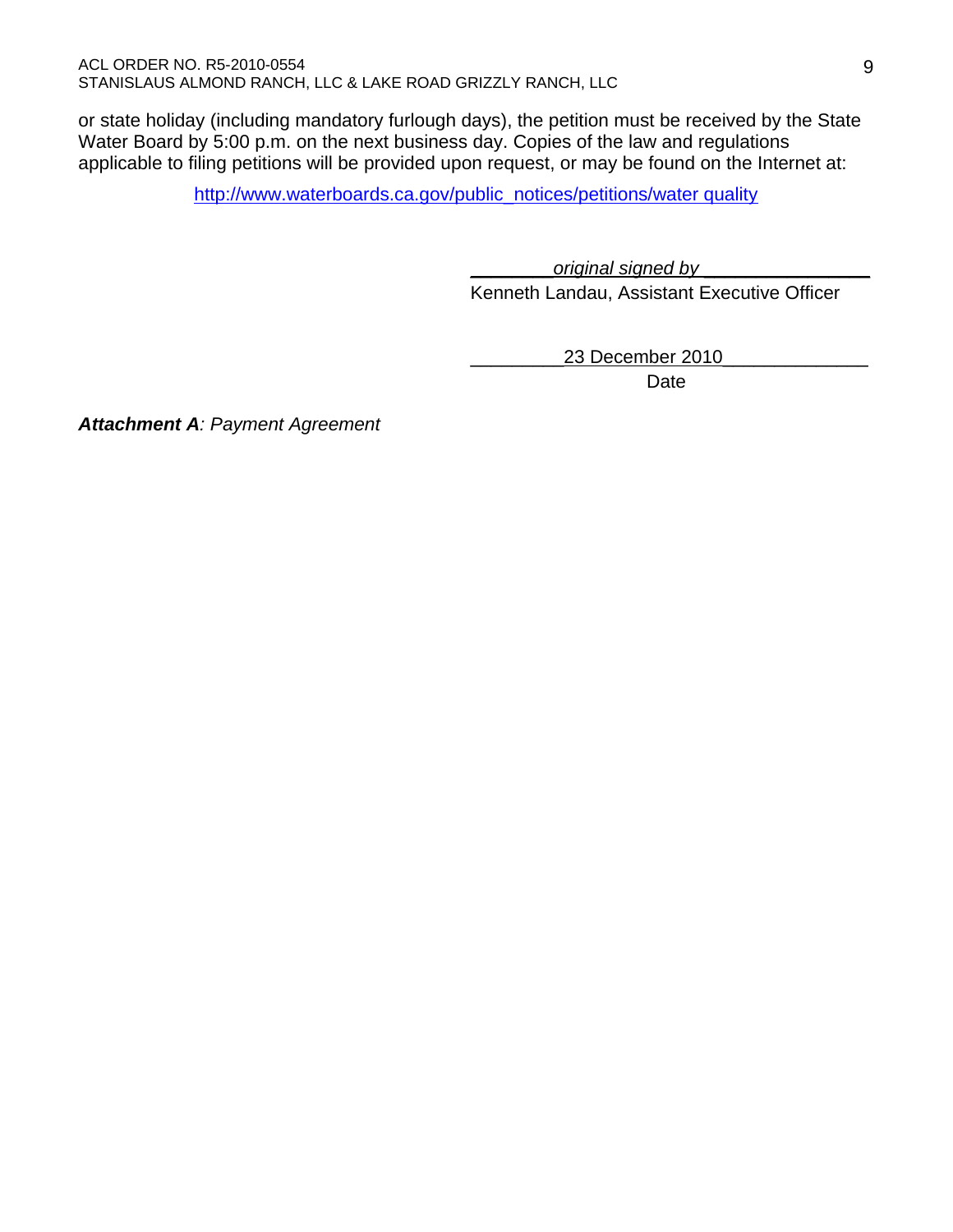#### **ATTACHMENT A** ADMINISTRATIVE CIVIL LIABILITY ORDER R5-2010-0554 **PAYMENT AGREEMENT BETWEEN**

### STANISLAUS ALMOND RANCH, LLC **AND** THE CENTRAL VALLEY WATER BOARD

California Water Code section 13323, which governs the imposition of civil liability by the Central Valley Water Board, states, in relevant part, "[p]ayment shall be made not later than 30 days from the date on which the [Administrative Civil Liability] order is issued."

The Central Valley Water Board has the right to demand full payment of the penalty assessed in Administrative Civil Liability (ACL) Order R5-2010-0554 within 30 days of issuance of the Order. However, in order to facilitate settlement, the Central Valley Water Board will not take any action to collect the full amount before the expiration of the payment schedule prescribed below, provided that Stanislaus Almond Ranch, LLC adheres to the following provisions:

- 1. Stanislaus Almond Ranch, LLC agrees to pay the Administrative Civil Liability in the amount of three hundred thousand dollars (\$300,000.00) assessed in ACL Order R5-2010-0554. Sixteen thousand eight hundred and seventy-nine dollars and fiftyfour cents (\$16,879.54) of the \$300,000.00 civil liability shall be permanently suspended when the Central Valley Water Board receives notice that payments of ten thousand dollars (\$10,000.00) and six thousand eight hundred and seventy-nine dollars and fifty-four cents (\$6,879.54) have been received by the Stanislaus County District Attorney's Office and the California Department of Fish and Game, respectively.
- 2. The remaining liability shall be paid in ten (10) payments over the course of 10 years. The first payment of thirteen thousand one hundred and twenty dollars and fortysix cents (\$13,120.46) shall be made by 21 January 2011. Payments of thirty thousand dollars (\$30,000,00) shall be due on the 10<sup>th</sup> of January of each year through 2020, until payment is fully satisfied.
- 3. Stanislaus Almond Ranch, LLC shall submit payment by checks that contain a reference to ACL Order R5-2010-0554, and shall be made payable to the "Waste Discharge Permit Fund."
- 4. Checks shall be submitted so that they are received by the Central Valley Water Board on or before 5 p.m. on the dates listed above, and the checks shall be submitted to:

California Regional Water Quality Control Board, Central Valley Region Attn: Brett Stevens 11020 Sun Center Drive, Suite 200 Rancho Cordova, CA 95670-6114

Page 1 of 2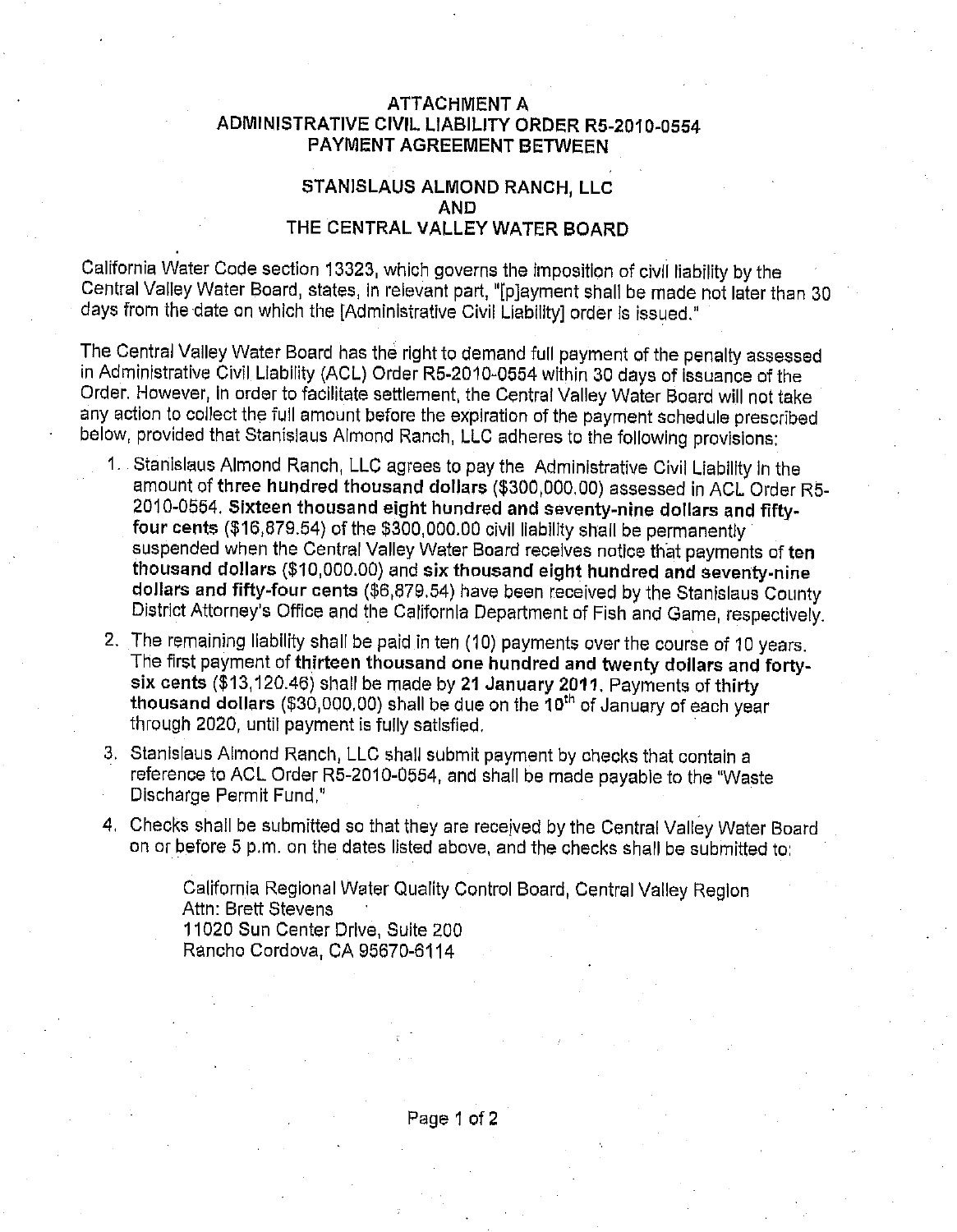Should Stanislaus Almond Ranch, LLC fail to adhere to the payment schedule outlined above, the Central Valley Water Board reserves the right to take any action permitted by law to collect the amount that remains outstanding.

Please sign the payment agreement and fax to this office at (916) 464-4780.

Authorized Representative of Stanislaus Almond Ranch, LLC Date

The Central Valley Water Board agrees to the payment schedule detailed herein.

Kenneth Landau Assistant Executive Officer Central Valley Water Board

 $2c/D$  $\sqrt{2}$ 

Date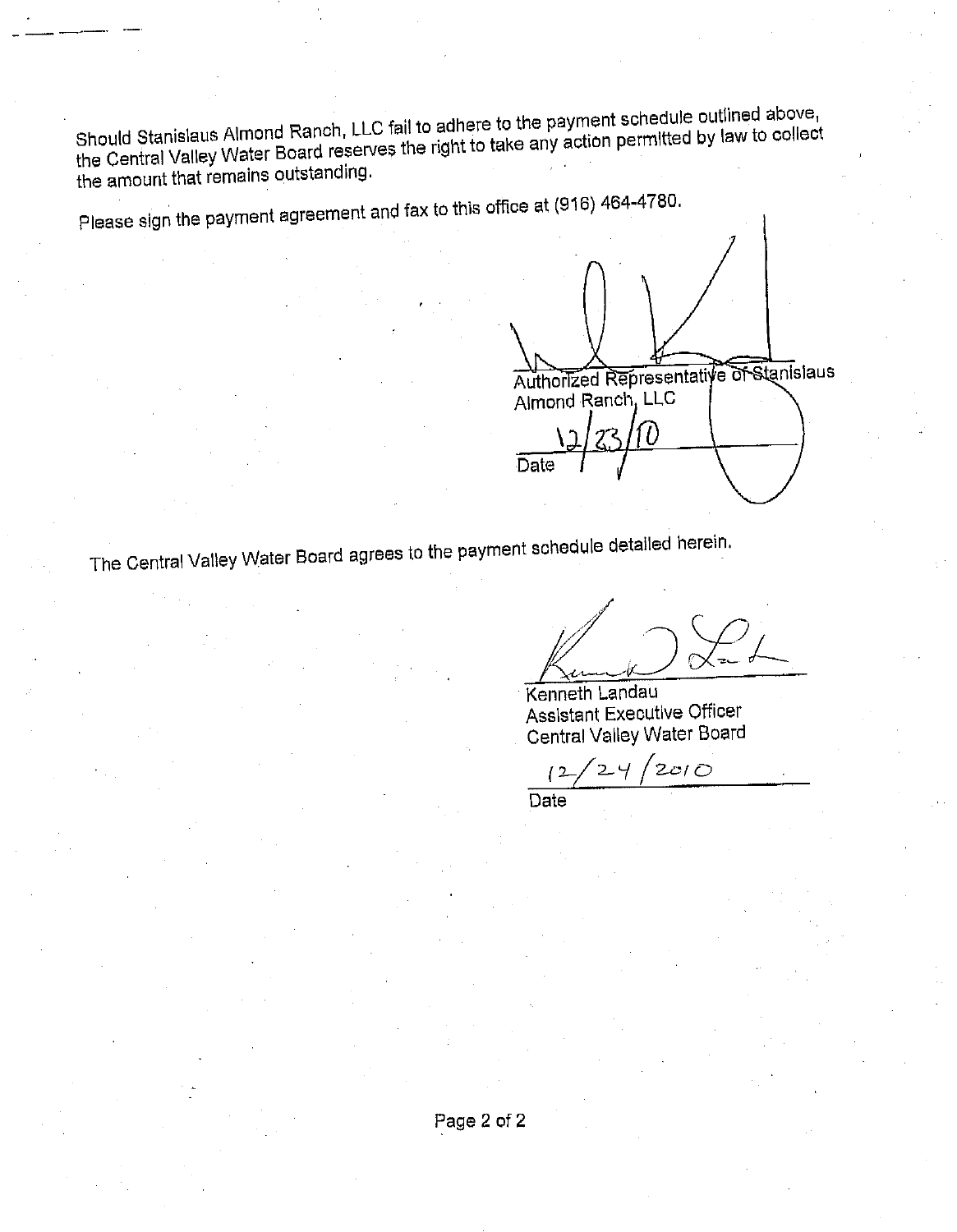**California Regional Water Quality Control Board** 

Central Valley Region **Katherine Hart, Chair** 



11020 Sun Center Drive #200, Rancho Cordova, California 95670-6114 Phone (916) 464-3291 • FAX (916) 464-4645 http://www.waterboards.ca.gov/centralvalley



**Schwarzenegger** *Governor* 

4 January 2011

Stanislaus Almond Ranch, LLC CERTIFIED MAIL Lake Road Grizzly Ranch, LLC 7009 1410 0002 1421 6761 c/o Mr. Gary Sawyers, Esq. Sawyers & Holland, LLP 652 West Cromwell, Suite 101 Fresno, CA 93711

# *FINAL ADMINISTRATIVE CIVIL LIABILITY ORDER, STANISLAUS ALMOND RANCH, LLC AND LAKE ROAD GRIZZLY RANCH, LLC*

Enclosed is a final Administrative Civil Liability Order (Order), issued pursuant to California Water Code (CWC) section 13350, for alleged violations of the Coalition Group Conditional Waiver of Waste Discharges Requirements for Discharges from Irrigated Lands (Order R5-2006-0053)(the "Irrigated Lands Conditional Waiver") and Cleanup and Abatement Order R5-2008-0701 by Stanislaus Almond Ranch, LLC and Lake Road Grizzly Ranch, LLC (hereafter collectively referred to as "Discharger"). The Order was finalized after a 30-day public review period, which ended on 30 November 2010 with no comments received from interested parties.

The final Order imposes administrative civil liability in the amount of **three hundred thousand dollars** (\$300,000.00) and constitutes a settlement of violations herein charged. The signed and completed payment agreement is provided as Attachment A to the final Order. Pursuant to this agreement, your client must submit the first payments by **21 January 2011**, with annual payments due every 10<sup>th</sup> of January through 2020.

In order to conserve paper and to reduce mailing costs, paper copies of the final Order have been sent to the Discharger and oversight agencies only. The full text of the final Order is available on the Central Valley Water Board's website, under Discharger-specific Orders for Stanislaus County at:

http://www.waterboards.ca.gov/centralvalley/board\_decisions/adopted\_orders/#enforce

*California Environmental Protection Agency*